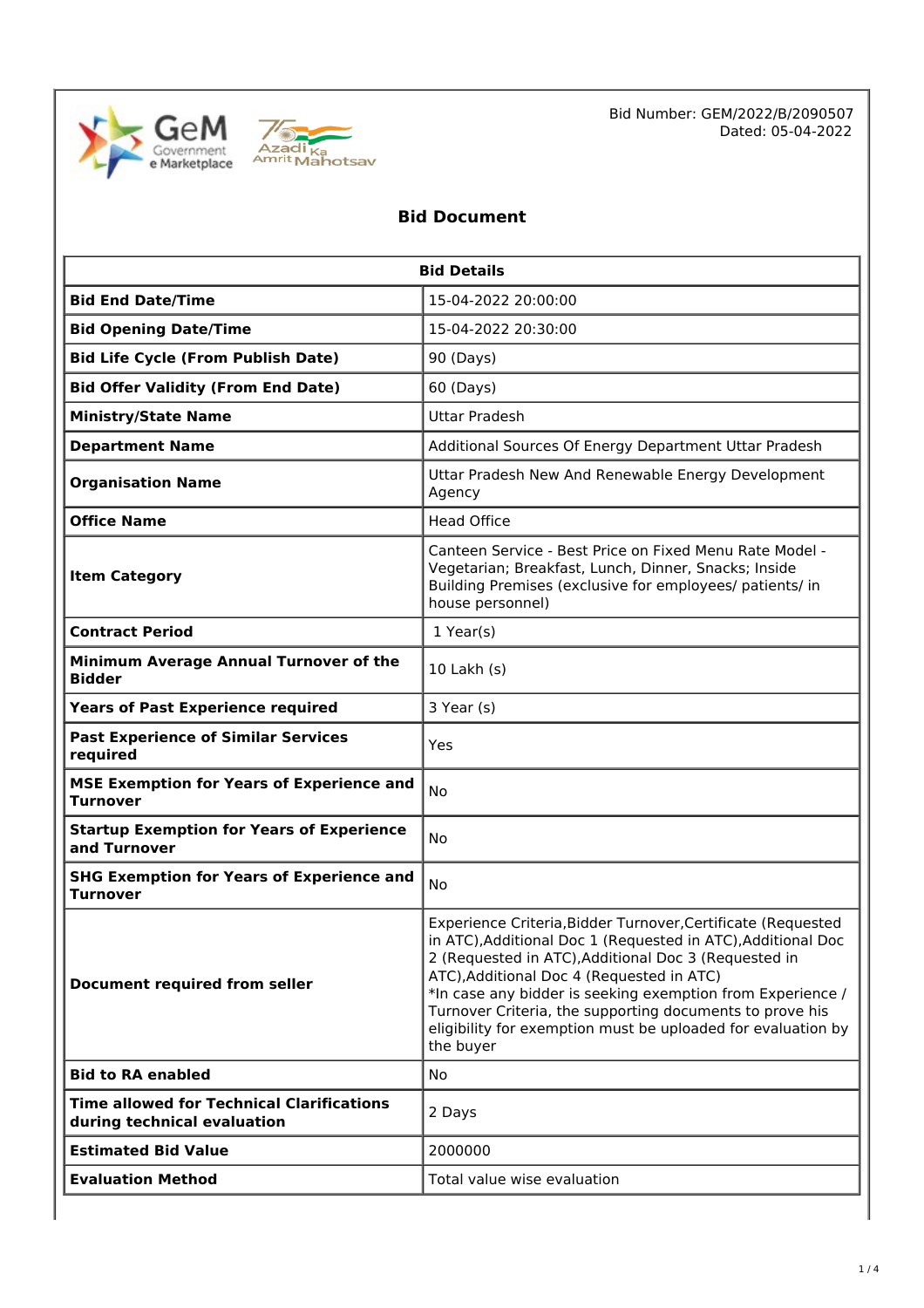#### **EMD Detail**

| Advisory Bank     | State Bank of India |  |
|-------------------|---------------------|--|
| EMD Percentage(%) | 1.50                |  |
| EMD Amount        | 30000               |  |

#### **ePBG Detail**

| Advisory Bank                       | ll State Bank of India |  |
|-------------------------------------|------------------------|--|
| ePBG Percentage(%)                  | 3.00                   |  |
| Duration of ePBG required (Months). | ┸                      |  |

(a). EMD EXEMPTION: The bidder seeking EMD exemption, must submit the valid supporting document for the relevant category as per GeM GTC with the bid. Under MSE category, only manufacturers for goods and Service Providers for Services are eligible for exemption from EMD. Traders are excluded from the purview of this Policy.

(b). EMD & Performance security should be in favour of Beneficiary, wherever it is applicable.

#### **Beneficiary:**

PROJECT OFFICER UPNEDA Chinhat Training Center, Chinhat, Deva Road, Lucknow (Ram Naresh Yadav)

#### **Splitting**

Bid splitting not applied.

#### **MSE Purchase Preference**

MSE Purchase Preference No. No. No. 1996

1. The minimum average annual financial turnover of the bidder during the last three years, ending on 31st March of the previous financial year, should be as indicated above in the bid document. Documentary evidence in the form of certified Audited Balance Sheets of relevant periods or a certificate from the Chartered Accountant / Cost Accountant indicating the turnover details for the relevant period shall be uploaded with the bid. In case the date of constitution / incorporation of the bidder is less than 3-year-old, the average turnover in respect of the completed financial years after the date of constitution shall be taken into account for this criteria. 2. Years of Past Experience required: The bidder must have experience for number of years as indicated above in bid data sheet (ending month of March prior to the bid opening) of providing similar type of services to any Central / State Govt Organization / PSU / Public Listed Company. Copies of relevant contracts / orders to be uploaded along with bid in support of having provided services during each of the Financial year. 3. Estimated Bid Value indicated above is being declared solely for the purpose of guidance on EMD amount and for determining the Eligibility Criteria related to Turn Over, Past Performance and Project / Past Experience etc. This has no relevance or bearing on the price to be quoted by the bidders and is also not going to have any impact on bid participation. Also this is not going to be used as a criteria in determining reasonableness of quoted prices which would be determined by the buyer based on its own assessment of reasonableness and based on competitive prices received in Bid / RA process.

4. Past Experience of Similar Services: The Bidder must have successfully executed / completed at least one single order of 80 % of the Estimated Bid Value or 2 orders each of 50 % of the Estimated Bid Value or 3 orders each of 40 % of the Estimated Bid Value for similar service(s) in last three years to any Central / State Govt Organization / PSU / Public Listed Company. Copies of contracts / work orders and documentary evidence of successful execution / completion in support of Past Experience of Similar Services along with names, address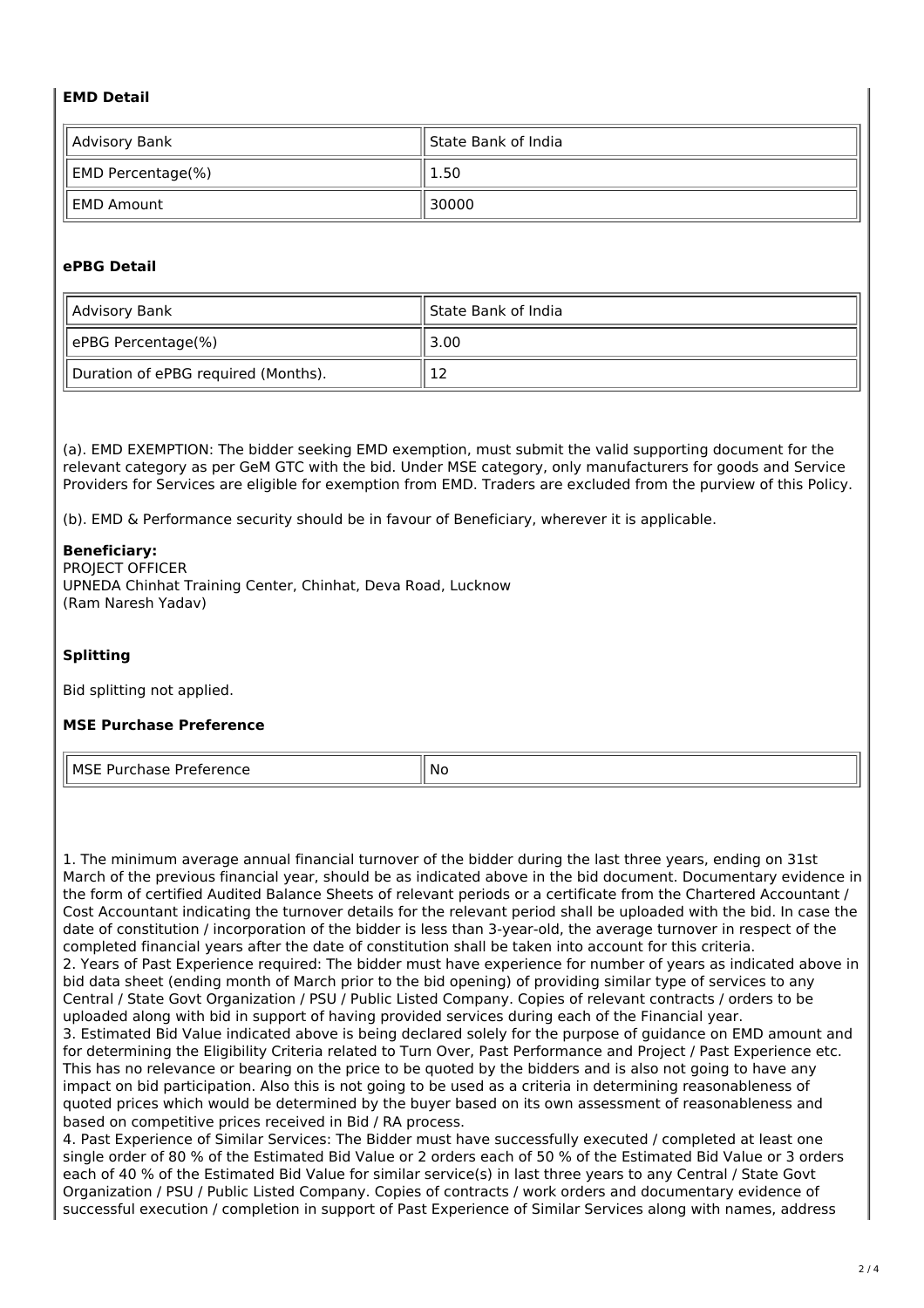and contact details of clients shall be uploaded with the bid for verification by the Buyer.

#### **Additional Qualification/Data Required**

**Menu Items:**[1649166273.pdf](https://bidplus.gem.gov.in/resources/upload2/AprQ222/bidding/biddoc/bid-3306200/1649166273.pdf)

**Scope of Work:**[1649164627.pdf](https://bidplus.gem.gov.in/resources/upload2/AprQ222/bidding/biddoc/bid-3306200/1649164627.pdf)

### **Canteen Service - Best Price On Fixed Menu Rate Model - Vegetarian; Breakfast, Lunch, Dinner, Snacks; Inside Building Premises (exclusive For Employees/ Patients/ In House Personnel) ( 1 )**

**Technical Specifications**

| <b>Specification</b>                    | <b>Values</b>                                                                       |  |  |  |
|-----------------------------------------|-------------------------------------------------------------------------------------|--|--|--|
| Core                                    |                                                                                     |  |  |  |
| Type of Diet                            | Vegetarian                                                                          |  |  |  |
| Type of Meal                            | Breakfast, Lunch, Dinner, Snacks                                                    |  |  |  |
| Type of Canteen Space                   | Inside Building Premises (exclusive for employees/ patients/ in house<br>personnel) |  |  |  |
| <b>Electricity Charges</b>              | To be provided by Buyer                                                             |  |  |  |
| <b>Cooking Gas Charges</b>              | To be provided by Service Provider                                                  |  |  |  |
| <b>Water Charges</b>                    | To be provided by Buyer                                                             |  |  |  |
| <b>Basic Furniture</b>                  | To be provided by Buyer                                                             |  |  |  |
| Canteen's Operational Days in a<br>week | 7 days a week                                                                       |  |  |  |
| <b>Cooking Equipments</b>               | To be provided by Service Provider                                                  |  |  |  |
| <b>Essential Crockery</b>               | To be provided by Service Provider                                                  |  |  |  |
| Canteen Staff                           | To be provided by Service Provider                                                  |  |  |  |
| Distribution/ Serving Style             | From single point - (canteen establishment)                                         |  |  |  |
| Uniform for Canteen Staff               | To be provided by Service Provider                                                  |  |  |  |
| Display Shelf                           | Not Required                                                                        |  |  |  |
| <b>Smart Vending Machines</b>           | Not Required                                                                        |  |  |  |
| Addon(s)                                |                                                                                     |  |  |  |
| <b>Additional Details</b>               |                                                                                     |  |  |  |
| Canteen Start Time                      | 07:00AM                                                                             |  |  |  |

#### **Additional Specification Documents**

Canteen End Time  $\parallel$  08:00PM